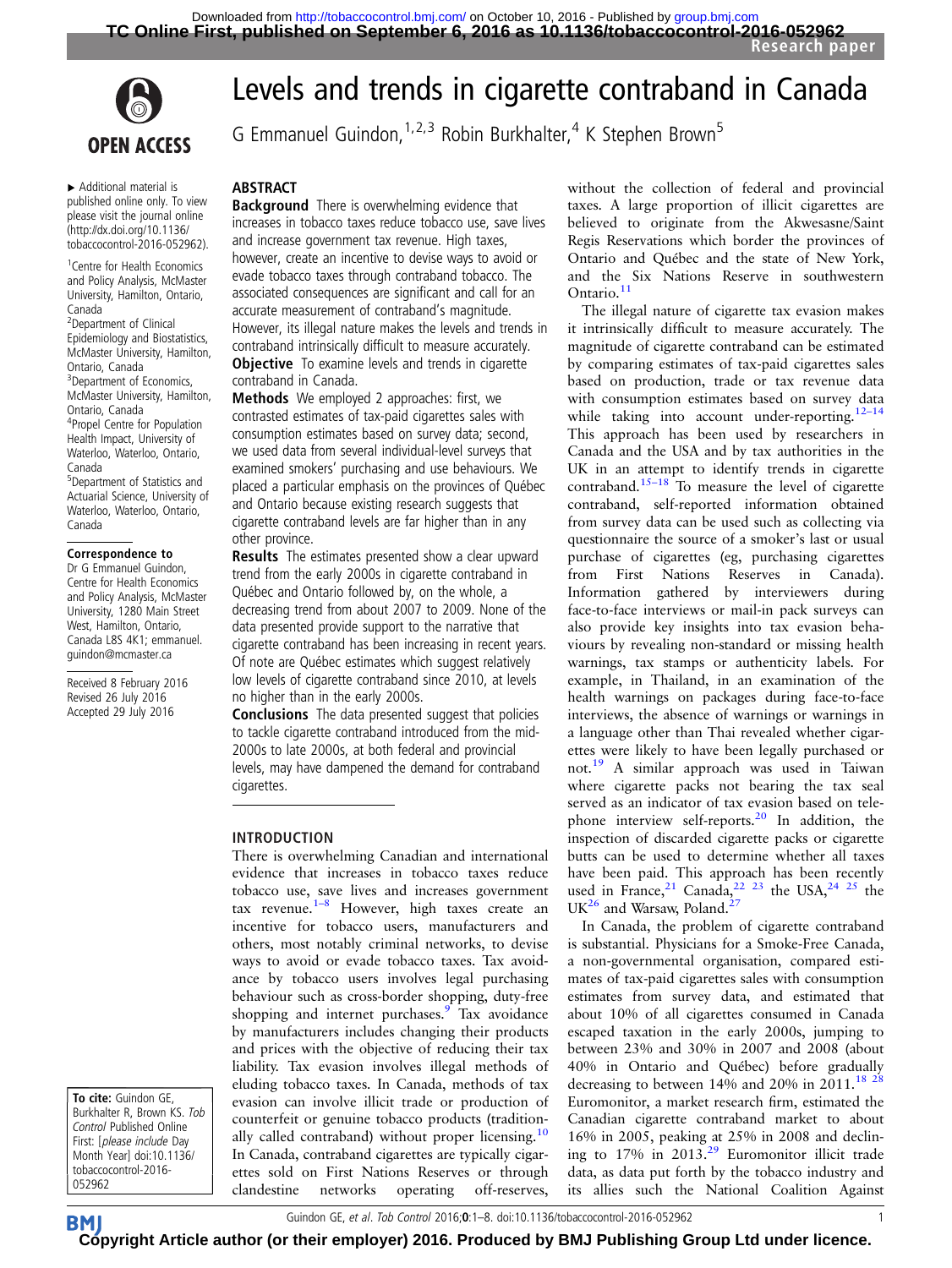Contraband Tobacco (NCACT) and convenience stores associations, should be interpreted with caution. Blecher et  $al^{30}$  $al^{30}$  $al^{30}$  examined Euromonitor data for Mexico and South Africa and found striking inconsistencies between country-specific estimates for the same years published in different editions of the report. It appears that Euromonitor retroactively adjusted its estimates to fit the tobacco industry narrative that increases in excise taxes caused increases in illicit trade.

A number of studies provide an array of estimates of the Canadian cigarette contraband market based on survey data. One study reported that in 2005–2006, of current Ontario smokers 12% usually and 26% recently purchased cigarettes on First Nations Reserves.<sup>31</sup> <sup>32</sup> Another study presented national trends between 2002 and 2011 in the percentage of respondents reporting a First Nations Reserve as the source of their last purchase of cigarettes showing a clear upward trend from about  $2\%$  in 2002 to 10% in  $2007/2008.^{33}$  $2007/2008.^{33}$  $2007/2008.^{33}$  Recent estimates suggest conflicting trends. One set of self-reported data suggested a steep increasing trend in cigarette contraband in Canada, and Ontario in particular, peaking at about 40% in late 2014,<sup>34</sup> while other estimates suggested that cigarette contraband in Ontario actually declined by more than 1/3 from 2008 to 2012[.35](#page-7-0)

The use of contraband cigarettes in Canada is not limited to adult smokers. A study found that in 2006, 8% of Canadian youth who were current smokers reported that their usual brand of cigarettes was contraband while another study reported a figure of 13% among Canadian youth daily smokers (22% in Ontario and Québec)[.36 37](#page-7-0) In 2009, 43% of cigarettes consumed by Ontario high school daily smokers were contraband.<sup>38</sup>

National and provincial tax, revenue and statistical agencies occasionally report cigarette contraband estimates. However, methodologies used are either not reported, unclear or overly simplistic. Estimated trends in the share of contraband in total tobacco sales from the early 1990s to 2011 by Statistics Canada show a clear upward trend from the late 1990s (about 10%) to 2008 and 2009 (about 39%) followed by a small decline to about 32% in 2010 and 2011.<sup>[39](#page-7-0)</sup>

The scattered and at times conflicting estimates combined with the tobacco industry's narrative that cigarette contraband has been increasing in recent years warrant a more systematic and transparent approach to examine cigarette contraband in Canada. Our objective is to broaden and expand the work that has been done to date in order to better understand levels and trends in the magnitude of cigarette contraband in Canada. We placed a particular emphasis on the provinces of Québec and Ontario because existing research, briefly reviewed above, suggests cigarette contraband levels in these provinces are far higher than in any other province.

#### METHODS

We employed two approaches to examine levels and trends in cigarette contraband. First, we compared estimates of tax-paid cigarette sales with consumption estimates based on survey data. As a measure of tax-paid sales, we used cigarette sales wholesale data as reported by tobacco manufacturers to Health Canada. We calculated self-reported cigarette consumption using data from two large national surveys, the Canadian Community Health Survey (CCHS) and the Canadian Tobacco Use Monitoring Survey (CTUMS)—renamed Canadian Tobacco, Alcohol and Drugs Survey (CTADS) in 2013. Under-reporting of self-reported cigarette consumption is well documented.<sup>13</sup> Consequently, total cigarette sales typically exceed self-reported

cigarette consumption. If there is little or no year-to-year change in the under-reporting of cigarette consumption, large swings in the difference between sales and self-reported consumption may indicate changes in the use of contraband cigarettes.

Second, we used data from several individual-level surveys. We used responses to survey questions relevant to purchases from First Nations Reserve or more generally to cigarette that may have been smuggled (as reported by respondents). We used 10 waves of CTUMS/CTADS conducted between 2004 and 2013, 9 waves of the International Tobacco Control Policy Evaluation Project (ITC) Canada surveys conducted between 2002 and 2014 and 5 waves of the Ontario Centre for Addiction and Mental Health (CAMH) monitor conducted between 2008 and 2013 and examined purchases of First Nations Reserve cigarettes or cigarettes that may have been smuggled. We also examined youth's use of contraband cigarettes using the last four waves of the Youth Smoking Survey (YSS) conducted between 2006–2007 and 2012–2013 and the last three waves of the Ontario Student Drug Use and Health Survey (OSDUHS) conducted in 2009, 2011 and 2013. Methodological details and additional figures are provided in online supplementary appendix.

#### RESULTS

[Table 1](#page-2-0) presents a roadmap of the data sources we used and associated figures. [Figure 1](#page-2-0) presents national and provincial estimates for Québec and Ontario for the ratio of self-reported cigarette consumption from CCHS and CTUMS/CTADS survey data to tax-paid cigarette sales, standardised to the ratio in 2001, the first year when data were available for both surveys. The top panels present estimates that used CCHS data to calculate self-reported consumption while the bottom panels used data from CTUMS/CTADS. A rising index indicates either an increasing share of illicit cigarette sales or a decrease in the under-reporting of self-reported cigarette consumption. These data show relatively little change in the early 2000s interrupted by a clear upward jump around 2005, and followed with a decreasing trend from about 2007 to 2009. Estimates for Québec and Ontario show similar trends but with greater magnitude. At its peak in 2007, the ratio of self-reported cigarette consumption from the survey data to tax-paid cigarette sales was between 30% and 40% higher relative to 1999–2001 in Québec and Ontario. The same estimates for Alberta and British Columbia (see online supplementary figure A1) where contraband has not been perceived as a problem, remained more or less stable through time suggesting no substantial changes in either under-reporting or contraband.

It is important to note that these estimates represent trends in cigarette contraband and not actual levels of illicit consumption. To obtain an estimate of the levels of cigarette contraband, assumptions about the actual level of under-reporting have to be made. For example, CCHS data from Alberta and British Columbia and early 2000s data from Ontario suggest that selfreported consumption represented about 65% of tax-paid consumption (the equivalent figure for CTUMS data is about 50– 60%). Using this estimate for under-reporting would suggest that, in Ontario, about 28% of total cigarette consumption was composed of contraband cigarettes in 2007 and 2009, decreasing to about 18–20% in 2010 and 2011, and dropping further to about 11% in 2013. Assuming that self-reported consumption represented about 60% of tax-paid consumption raises the Ontario estimate to about 33% in 2007 and 2009, 25% in 2010 and 2011, and 18% in 2013.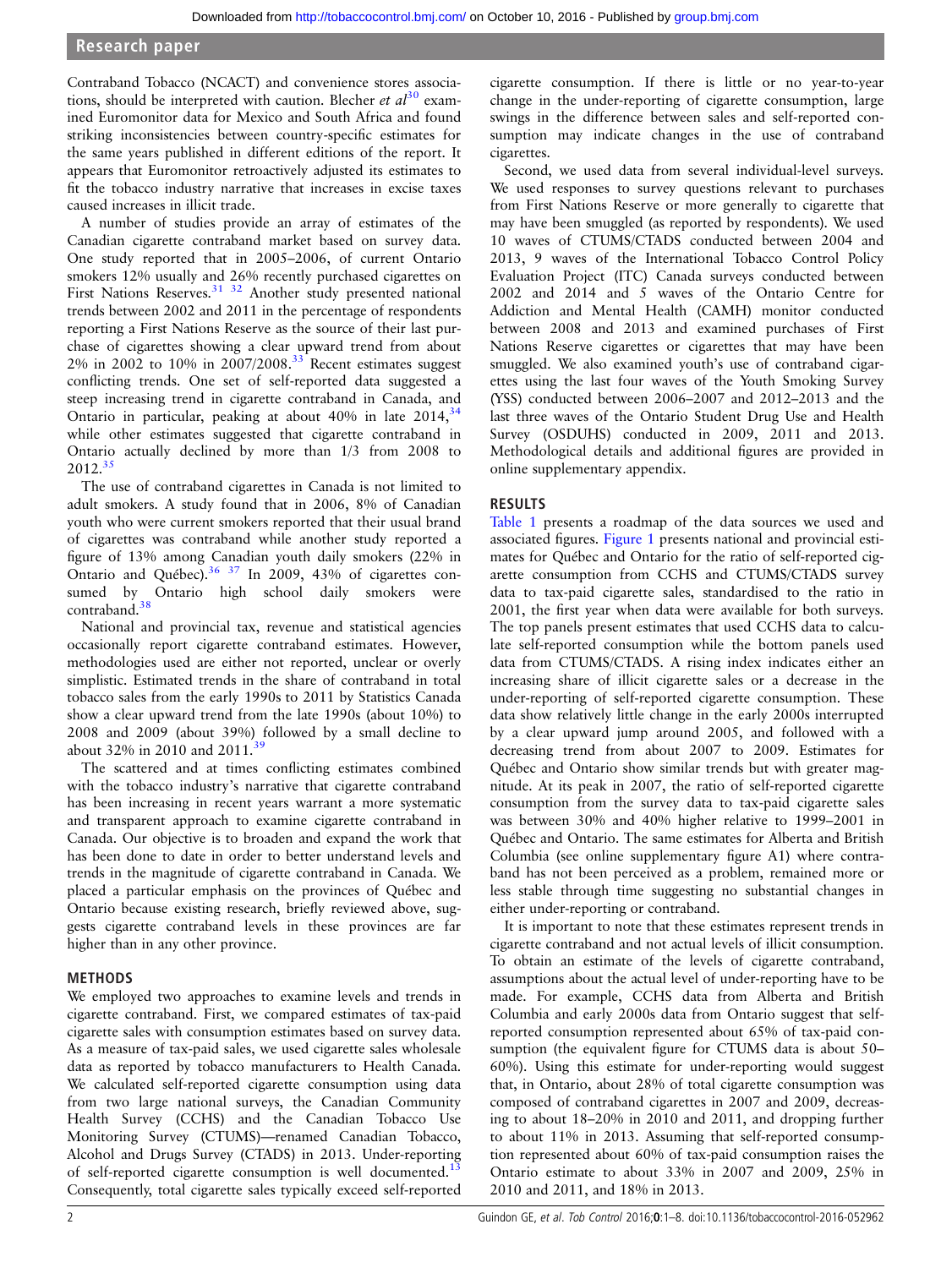<span id="page-2-0"></span>

| Time period; data sources                             | Comparing<br>tax-paid sales and<br>self-reported<br>consumption | <b>First Nations Reserve/</b><br>smuggled cigarette<br>purchases, prevalence | <b>Cigarette consumption</b><br>from First Nations<br>Reserves as a per cent<br>of total consumption | Youth smoking, First<br>Nations/Native brands/smuggled                                                   |
|-------------------------------------------------------|-----------------------------------------------------------------|------------------------------------------------------------------------------|------------------------------------------------------------------------------------------------------|----------------------------------------------------------------------------------------------------------|
| 1999-2013; Health Canada, CCHS,<br><b>CTUMS/CTADS</b> | Figures 1, A1                                                   |                                                                              |                                                                                                      |                                                                                                          |
| 2004-2013; CTUMS/CTADS                                |                                                                 | Figures 2, A2: any purchases<br>in the past 6 months                         |                                                                                                      |                                                                                                          |
| 2002-2013; ITC                                        |                                                                 | Figure 3: last purchase                                                      |                                                                                                      |                                                                                                          |
| 2002-2013; ITC<br>2006-2013; CAMH                     |                                                                 | Figure A3: last purchase                                                     |                                                                                                      |                                                                                                          |
| 2009-2013; CTUMS/CTADS                                |                                                                 |                                                                              | Figure 4                                                                                             |                                                                                                          |
| 2006-2007, 2008-2009, 2010-2011; YSS                  |                                                                 |                                                                              |                                                                                                      | Figure A4: as usual source of cigarettes                                                                 |
| 2010-2011; YSS                                        |                                                                 |                                                                              |                                                                                                      | Figures A6, A7: past 12 months by<br>smoking intensity                                                   |
| 2010-2011; YSS                                        |                                                                 |                                                                              |                                                                                                      | Figures 5, A8: by type of contraband<br>cigarettes                                                       |
| 2008-2009, 2010-2011, 2012-2013; YSS                  |                                                                 |                                                                              |                                                                                                      | Figure A9: last purchase was a bag of<br>200 cigarettes                                                  |
| 2009-2013; OSDUHS                                     |                                                                 |                                                                              |                                                                                                      | Figure A5: youth daily smokers who<br>reported never having smoked<br>cigarettes made on Native Reserves |

CAMH, Ontario Centre for Addiction and Mental Health monitor; CCHS, Canadian Community Health Survey; CTADS, Canadian Tobacco, Alcohol and Drug Survey; CTUMS, Canadian Tobacco Use Monitoring Survey; ITC, International Tobacco Control Policy Evaluation (ITC) Project, Canada surveys; OSDUHS, Ontario Student Drug Use and Health Survey; YSS, Youth Smoking Survey.



Figure 1 Trends in the cigarette illicit market in Québec, Ontario and Canada, 1999–2013 (2001=100). Note: estimates based on the ratio of self-reported cigarette consumption to licit cigarette sales as reported by manufacturers to Health Canada. A rising index indicates either an increasing share of illicit cigarette sales or a decrease in the under-reporting of self-reported cigarette consumption; error bars represent 95% CIs. Source: Health Canada, CCHS, CTUMS/CTADS. CCHS, Canadian Community Health Survey; CTADS, Canadian Tobacco, Alcohol and Drug Survey; CTUMS, Canadian Tobacco Use Monitoring Survey.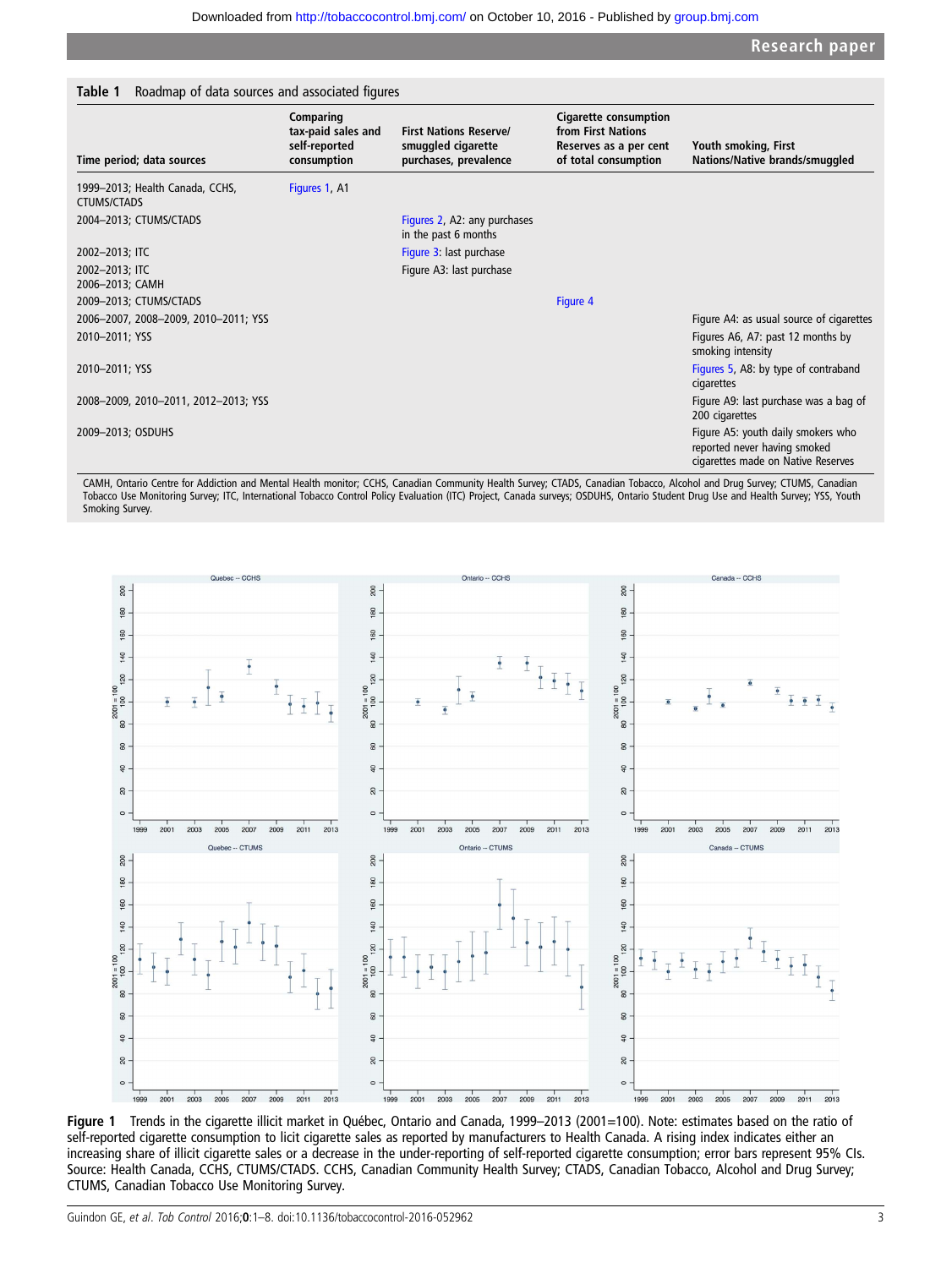<span id="page-3-0"></span>The per cent of smokers who purchased First Nations Reserve cigarettes or smuggled cigarettes showed a clear upward trend from 2004 to 2007–2008, followed by a decrease (figure 2). At its peak, about 30% of Ontario and 22% of Québec smokers reported having bought cigarettes on a First Nation Reserve or cigarettes that may have been smuggled in the past 6 months. Of note are the relatively low Québec estimates since  $2010$  (<10%). It is important to note that these figures do not show the volume of cigarettes purchased on First Nation Reserves or cigarettes that may have been smuggled. These data represent 6-month prevalence estimates and may include individuals who have bought cigarettes on a First Nation Reserve or cigarettes that may have been smuggled only once in the past 6 months.

Starting in 2009, CTUMS also asked respondents about their usual source of cigarettes; however, due to high sampling variability, provincial estimates are not reportable. Between 2009 and 2012, about 5% of Canadian smokers reported usually getting their cigarettes from First Nations Reserves, decreasing to about 2.4% in 2013 (see online supplementary figure A2).

Estimates from the ITC survey show a similar upward trend up to 2008 but with lesser magnitude, which is expected since the question asks about the 'last purchase' as opposed to 'any purchases in the past 6 months' (fi[gure 3\)](#page-4-0). Of note, estimates for Québec are low (<10%) in every ITC wave. Unlike CTUMS/CTADS data, however, the ITC data do not show a substantial decrease between 2008 and 2013. Online supplementary figure A3 presents similar estimates from the Ontario CAMH monitor for the period 2008 to 2013. Both data

sources show a similar trend but CAMH estimates are somewhat lower than ITC estimates.

Other survey data allow for the estimation of the volume (prevalence×intensity) of cigarette consumption from First Nations Reserves (see online supplementary appendix). Approximately 12% of all cigarettes consumed in Ontario in 2009, 2011 and 2012 came from First Nations Reserves, decreasing to <8% in 2013 (fi[gure 4\)](#page-4-0). National estimates fall in a relatively narrow range, between 5% and 10%.

#### Results for youth tobacco smokers

Between 2006–2007 and 2010–2011 in Québec and Ontario, between 12% and 16% of youth who smoked a usual brand often smoked cigarettes from First Nations Reserves (see online [supplementary](http://dx.doi.org/10.1136/tobaccocontrol-2016-052962) figure A4). Between 2008–2009 and 2012– 2013, about 84–88% of Ontario youth daily smokers reported having smoked cigarettes from Native Reserves (see online supplementary figure A5).

Data from YSS for 2010–2011 allow for a closer look at the smoking intensity of First Nations or Native brands. In Ontario, current youth smokers (ie, respondents who smoked in the last month) reported having smoked First Nations/Native brands at least once a month (14%), weekly (17%) or daily (18%) in the past 12 months (see online [supplementary](http://dx.doi.org/10.1136/tobaccocontrol-2016-052962) figure A6). Nationally, <10% of current youth smokers had smoked First Nations/Native brands at least once a month, weekly or daily. Online [supplementary](http://dx.doi.org/10.1136/tobaccocontrol-2016-052962) figure A7 presents the same data for smokers (ie, respondents who ever tried smoking a cigarette, even just a puff). These data show that of youth ever-smokers in



Figure 2 Percentage of smokers reporting any purchases in the past 6 months of First Nations Reserve cigarettes or cigarettes that may have been smuggled, Québec, Ontario and Canada, 2004–2013. Note: estimates for Québec (2004 and 2013) and Ontario (2009) are not reportable due to high sampling variability; estimates for Québec (2009–2012) and Ontario (2004) should be interpreted with caution due to moderate sampling variability; error bars represent 95% CIs. Source: CTUMS (2004–2012), CTADS (2013). CTADS, Canadian Tobacco, Alcohol and Drug Survey; CTUMS, Canadian Tobacco Use Monitoring Survey.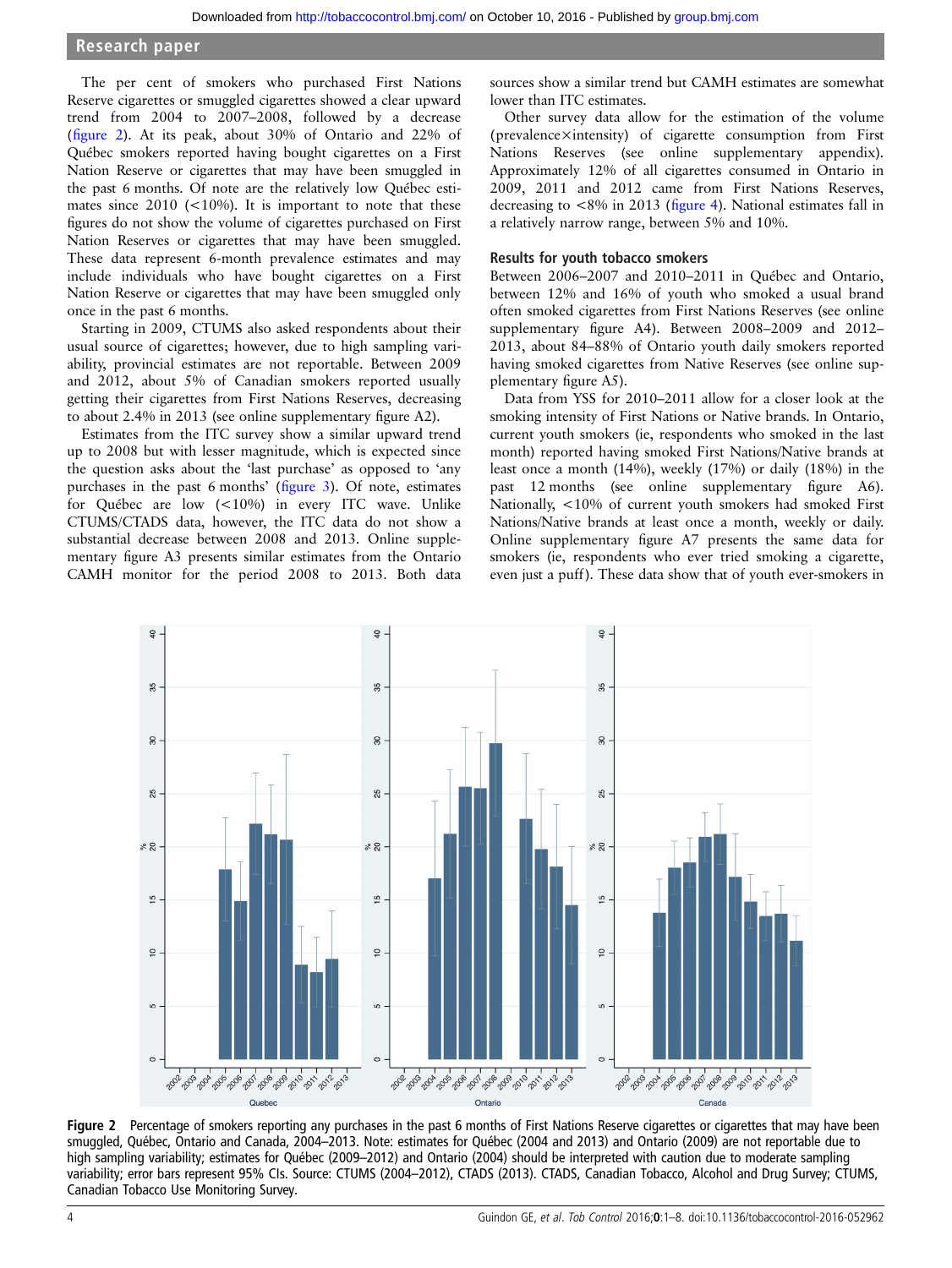<span id="page-4-0"></span>

Figure 3 Percentage of smokers reporting a First Nations Reserve as the source of their last purchase of cigarettes, Québec, Ontario and Canada, 2002–2013. Note: data were collected between November and December 2002 (wave 1), May and September 2003 (wave 2), June and December 2004 (wave 3), October 2005 and January 2006 (wave 4), October 2006 and February 2007 (wave 5), September 2007 and February 2008 (wave 6), October 2008 and July 2009 (wave 7), July 2010 and June 2011 (wave 8), and February 2013 and August 2014 (wave 9); error bars represent 95% CIs. Source: ITC-Canada surveys. ITC, International Tobacco Control Policy Evaluation Project.



Figure 4 Cigarette consumption from First Nations Reserves as a proportion of total cigarette consumption, Ontario and Canada, 2009, 2011–2013. Note: estimates for Québec are not reportable due to high sampling variability; estimates for Ontario (2009, 2011–2013) and Canada (2009) should be interpreted with caution due to moderate sampling variability; error bars represent 95% CIs. Source: CTUMS (2009–2012), CTADS (2013). CTADS, Canadian Tobacco, Alcohol and Drug Survey; CTUMS, Canadian Tobacco Use Monitoring Survey.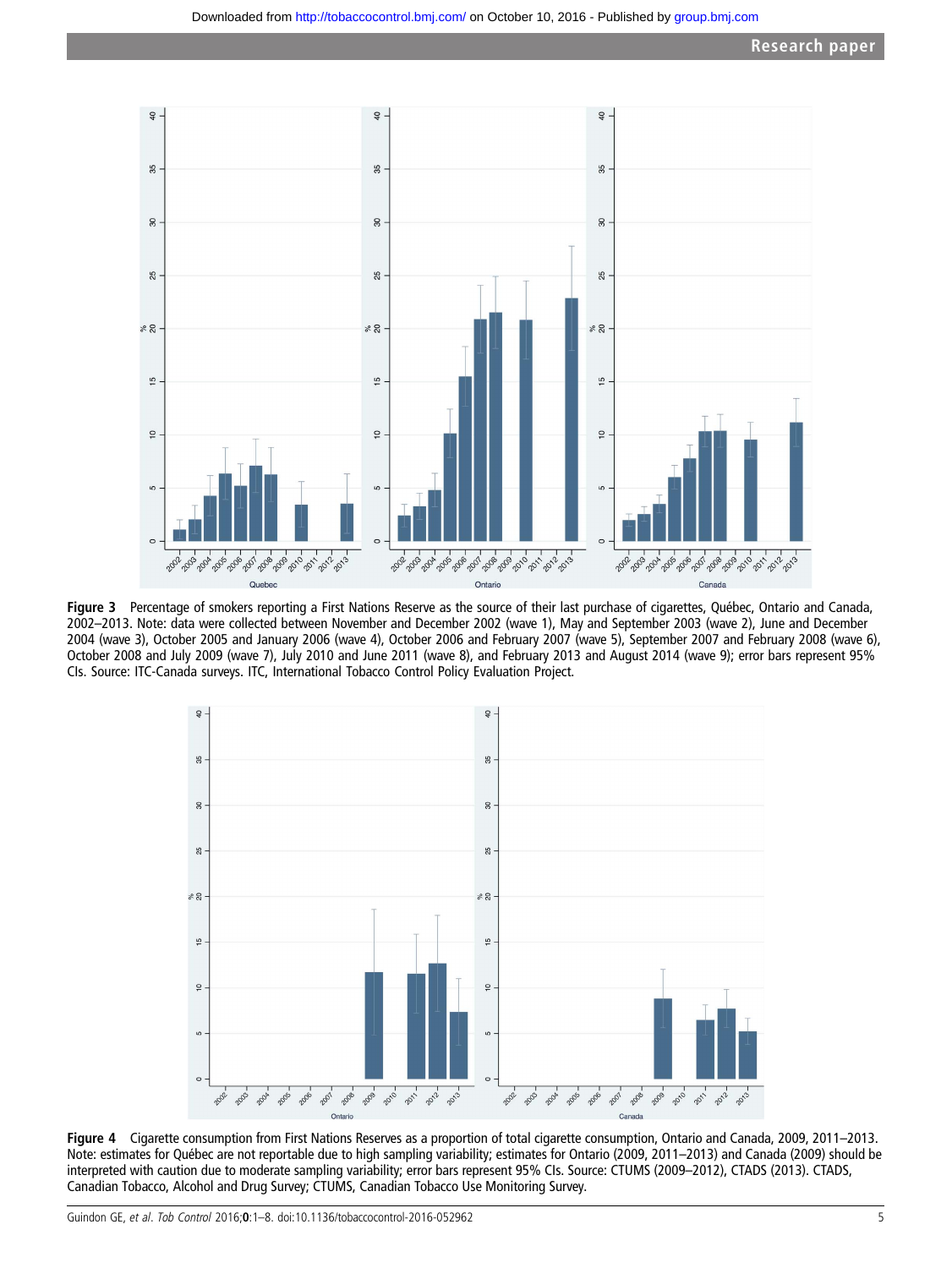<span id="page-5-0"></span>Figure 5 Percentage of youth current smokers who smoked contraband cigarettes at least once a month, by type of cigarettes, Québec, Ontario and Canada, 2010–2011. Note: estimate for Québec (Chinese brands such as Jin Ling) is not reportable due to high sampling variability; estimate for Québec (First Nations/Native brands D.K's, Putters or Sago) should be interpreted with caution due to moderate sampling variability; error bars represent 95% CIs. Source: YSS. YSS, Youth Smoking Survey.



Ontario about 10% smoked First Nations/Native brands weekly and 7% smoked these brands daily. Figure 5 presents data on cigarette smoking that likely entail tax evaded cigarettes among current youth smokers. These data show that the most popular tax evaded cigarettes among Canadian youth were unbranded cigarettes from a plastic bag and First Nations/Native brands. Of note is the high number of current Ontario youth smokers who smoked such cigarettes at least once a month. Online supplementary figure A8 presents the same data for ever-smokers.

#### **DISCUSSION**

Secondary analyses of multiple surveys show a clear upward trend in contraband cigarette in Québec and Ontario followed by, in most surveys, a decreasing trend from about 2007 to 2009. None of the results support the tobacco industry's narrative that cigarette contraband has been increasing in recent years. Of note are Québec estimates which suggest relatively low levels of cigarette contraband since 2010, at levels no higher than in the early 2000s. The data we presented contradict Statistics Canada estimates which suggest that the Canadian cigarette contraband market was 2–3 times larger in 2010 and 2011 than it was in 1998–2003. Similarly, the most recent estimates from Statistics Canada for 2010 and 2011 that about 32% of the cigarette market is from contraband cigarettes appear to be too high by a factor of at least two. Although few Canadian students consume cigarettes regularly, a non-negligible number of Québec and Ontario students usually smoked First Nations or Native brands.

The above figures should be put into the broader context of tax evasion. Between 1992 and 2011, the estimated share of the underground economy in the Canadian economy ranged between 2% and 3% and illegal tobacco was estimated to account for 5.1% of total underground economic activities in  $2011<sup>39</sup>$  It is estimated that roughly 14–19% of Canada's gross domestic product was unreported in 1998 and 2004 and that ∼35–50% of households under-reported at least some income[.40](#page-7-0) The Québec government estimated that about 10% of the tobacco sector evaded taxation, while other sectors such as construction and renovation, restaurants, alcoholic beverages

and vehicle maintenance showed larger tax losses (between 14% and  $20\%$ ).<sup>[41](#page-7-0)</sup>

After the well-documented massive cigarette tax reductions in the early 1990s (eg, Ontario decreased its tax rate from \$C0.065 to \$C0.017 per cigarette stick), taxes slowly increased until the early  $2000s^5$ . From about 2000/2001, the rate of increase in cigarette taxes accelerated. In Ontario, cigarette taxes rapidly increased from 0.0365 to 0.045 in 2001, 0.086 in 2002, 0.0985 in 2003, 0.111 in 2004 and 0.1235 in 2006. This period of rapid cigarette excise tax increases ended in 2006; from 2006 to 2014, the cigarette excise tax rate in Ontario remained at  $$C0.1235$  per stick.<sup>[42](#page-7-0)</sup> Excise cigarette taxes in Québec followed a similar trend. From 2000 to 2004, cigarette taxes rapidly increased from 0.043 to 0.103 and remained at \$C0.103 per stick until 2011. The rate was subsequently increased to 0.106 and 0.109 in 2011 and 0.129 in 2012.[43 44](#page-7-0) Trends in cigarette prices in Québec and Ontario closely followed changes in excise taxes. $45$  The increase in excise cigarette taxes in Québec and Ontario in the early 2000s coincides with the increase in cigarette contraband we documented in fi[gures](#page-2-0) [1](#page-2-0)–[3](#page-4-0). The decrease (or at least levelling-off) in cigarette contraband observed seems to lag the levelling-off in cigarette taxes by at least a few years which may suggest that policies introduced to tackle cigarette contraband from the mid-2000s to late 2000s, may be a more plausible explanation for the observed trends in cigarette contraband.

#### Strengths and limitations

Unlike existing studies that typically rely on a single methodological approach based on one data source, often using few or just a single survey wave, we took a systematic and transparent approach and used different methods and multiple data sources. In particular, we used all available data from 1999 to the most recent data available as of August 2015. Additionally, unlike many existing studies that present only point estimates, we took great care to present uncertainty intervals around all our estimates. A previous approach assumed that consumption per smoker remained the same as it was in 2000–2001 and effectively obtained 'upper bound' estimates (ie, any decrease in consumption per smoker was attributed to contraband).<sup>18</sup> In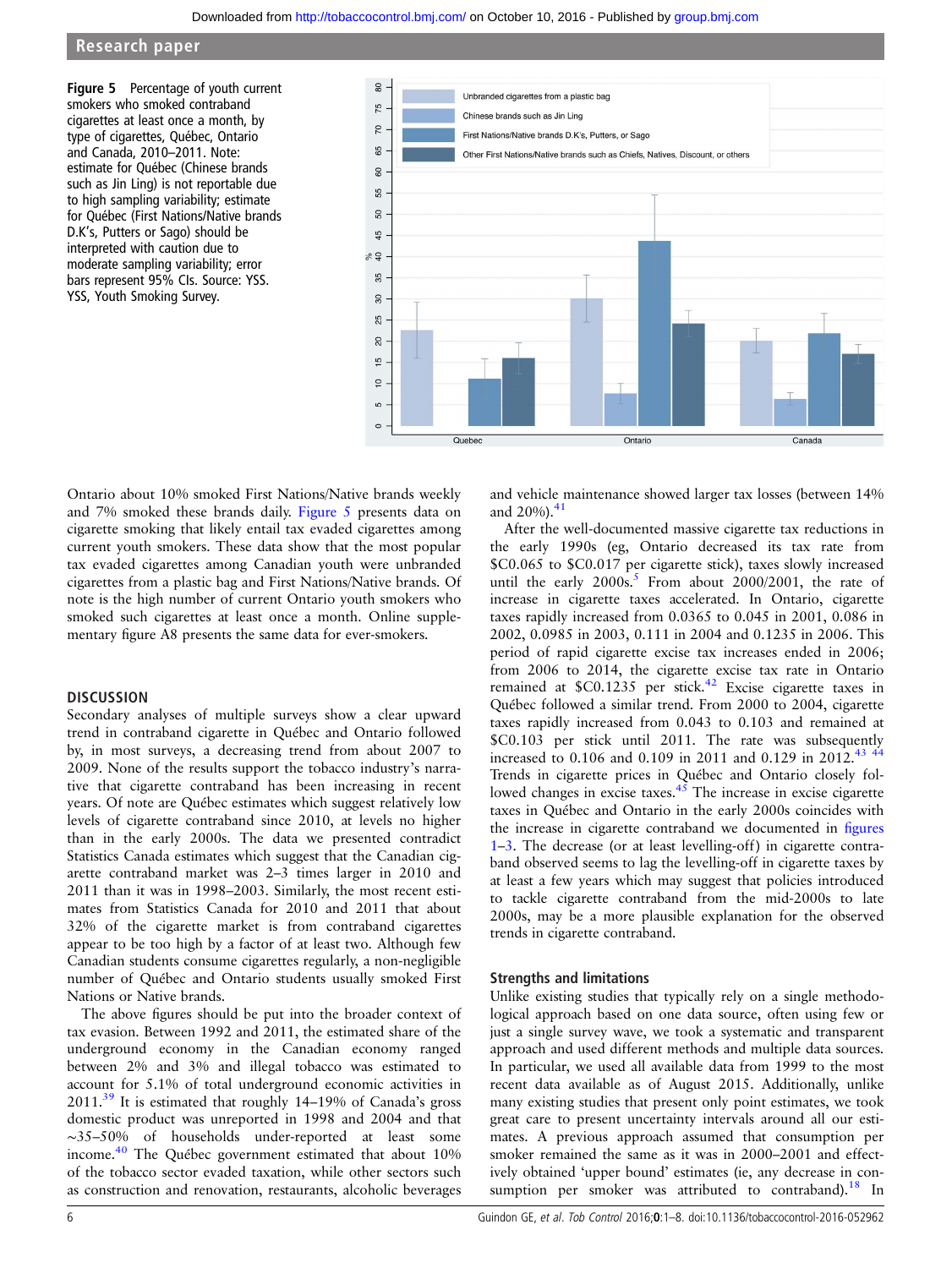contrast, we used information on smoking rates and quantity consumed.

For the difference between tax-paid sales and self-reported consumption to suggest changes in the use of contraband cigarettes, under-reporting of self-reported cigarettes needs to remain relatively constant between survey waves. Large fluctuations in under-reporting over time would make it impossible to disentangle changes in contraband from changes in under-reporting. Such large fluctuations are, however, unlikely. A recent systematic review found no trend of increasing or decreasing bias in the accuracy of reported estimates over time in studies that examined the relationship between self-reported and cotinine-assessed smoking status.[46](#page-7-0) Moreover, a recent Canadian study using urinary cotinine concentrations to assess the validity of self-reported cigarette smoking concluded that self-reported measures provided accurate estimates of smoking status.<sup>47</sup> Nevertheless, even if the number of smokers is measured accurately, under-reporting of cigarette consumption by smokers could have increased. This is also unlikely as changes in smoking intensity have been relatively small since the mid-2000s. Consequently, the decreasing trend in cigarette contraband observed since the late 2000s is unlikely due to a decrease in the under-reporting of self-reported cigarette consumption. As is the case with most self-reported measures, social desirability bias cannot be ruled out. Cigarette contraband, an illegal activity, may be particularly affected.<sup>[48](#page-7-0)</sup> However, even if point estimates are affected, it is unlikely that social desirability has changed appreciably over the past 15 years to affect the direction of the trends suggested by the data presented. Finally, a number of estimates, notably for youth populations are not reportable due to high sampling variability or should be interpreted with caution due to moderate sampling variability.

#### **CONCLUSION**

Our results suggest that policies introduced to tackle cigarette contraband from the mid-2000s to late 2000s, at both federal and provincial levels, may have dampened cigarette contraband. In 2007, the federal government renewed its Canada's Federal Tobacco Control Strategy. An important component of the renewed Strategy was the implementation of programmes to tackle contraband tobacco. For example, Public Safety Canada established the 'First Nations Organized Crime Initiative' and the Royal Canadian Mounted Police launched the 'Contraband Tobacco Enforcement Strategy' which led to the creation of the 'Task Force on Illicit Tobacco Products'.<sup>[49](#page-7-0)-51</sup> At the provincial level, Québec introduced a number of legislative measures including measures to better control and track raw tobacco, higher fines and new powers at municipal level. $43$ 

Unlike previous YSS waves that asked several relevant questions, the 2012–2013 wave included only a single and very narrow question related to cigarette contraband (see online supplementary figure A9). This is unfortunate as YSS (now called the Canadian Student Tobacco, Alcohol and Drugs Survey (CSTADS)) is the only national survey with a specific focus on youth smoking. Given that the validity of some of our estimates rely on under-reporting of self-reported cigarettes remaining relatively constant over time, assessing trends in the validity of self-reported smoking measures would contribute to our understanding of cigarette contraband in Canada. Three cycles of the Canadian Health Measures Survey conducted between 2007 and 2013 contain self-reported smoking status information as well as a measure of urinary cotinine, a biomarker of exposure to tobacco smoke, which can be used to assess the validity of self-reported smoking. An analysis of these data would be

beneficial. Finally, the methods we used can be easily replicated in a number of countries, including many low-income and middle-income countries that conduct regular health surveys. For countries that are awash in data such as Canada, we feel that using a systematic approach that uses all available data and reports uncertainty intervals is warranted.

#### What this paper adds

- $\blacktriangleright$  There is overwhelming evidence that increases in tobacco taxes reduce tobacco use. High taxes, however, create an incentive to devise ways to avoid or evade tobacco taxes.
- The illegal nature of tax evasion makes it intrinsically difficult to measure its levels and trends accurately.
- ▸ Employing complementary methods and a number of data sets, we constructed annual point estimates and 95% CIs of cigarette contraband in Canada with particular focus on the provinces of Québec and Ontario from 1999 to 2013. None of the data presented provide support to the tobacco industry narrative that cigarette contraband has been increasing in recent years.

Acknowledgements The authors thank Alexandra Joukova, Nghia Nguyen and Dennis Ren for their research assistance and N Bruce Baskerville, Pete Driezen, Mathieu Poirier and members of McMaster University's Polinomics Group for their comments and discussion. The authors are grateful to Rita Luk, Bo Zhang and Shawn O'Connor for providing the Ontario Centre for Addiction and Mental Health (CAMH) monitor and the Ontario Student Drug Use and Health Survey (OSDUHS) estimates and to the International Tobacco Control Policy Evaluation Project (ITC) for data access. Some data used for this research was taken from Health Canada's Youth Smoking Survey (YSS; newly named Canadian Student Tobacco, Alcohol and Drugs Survey (CSTADS)), which was conducted for Health Canada by the Propel Centre for Population Health Impact at the University of Waterloo. Health Canada has not reviewed, approved, nor endorsed this research. Any views expressed or conclusions drawn herein do not necessarily represent those of Health Canada. The ITC Canada Project is supported by grants from the Roswell Park Transdisciplinary Tobacco Use Research Centre (R01 CA 100362 and P50 CA111236), the US National Cancer Institute (P01 CA138389 and the Canadian Institutes of Health Research (57897, 79551 and 115016).

Contributors GEG and KSB conceived the study. GEG drafted the paper. GEG and RB conducted the analyses. All authors contributed substantially to the interpretation of the findings, revised the article critically for important intellectual content, approved the final version to be published and agreed to act as guarantors of the work.

Funding This study was supported by the Ontario Tobacco Research Unit and the Canadian Cancer Society (grant 702176 to GEG). The publication of this manuscript was supported by the Canadian Cancer Society (grant #2011-701019), through the Propel Centre for Population Health Impact. GEG holds the Centre for Health Economics and Policy Analysis (CHEPA)/Ontario Ministry of Health and Long-Term Care (MOHLTC) Chair in Health Equity, an endowed Chair funded in part by the MOHLTC.

Competing interests None declared.

Provenance and peer review Not commissioned; externally peer reviewed.

Data sharing statement Cigarette wholesale sales data are available from Health Canada. Data from the Canadian Tobacco Use Monitoring Survey (CTUMS), the Canadian Tobacco, Alcohol and Drug Survey (CTADS) and Canadian Community Health Survey (CCHS) are available from Statistics Canada. Data from YSS and CSTADS are available from the Propel Centre for Population Health Impact, University of Waterloo. Researchers who wish to use YSS/CSTADS data must first submit a data request application to the Population Health Data Repository advisory committee. Data from ITC are available 2 years after the date of issuance of cleaned data sets by the ITC Data Management Centre to approved researchers. Researchers interested in using ITC data are required to apply for approval by submitting an ITC Data Repository (ITCDR) request application and subsequently to sign an ITCDR Data Usage Agreement. The criteria for data usage approval and the contents of the Data Usage Agreement are described online (<http://www.itcproject.org>).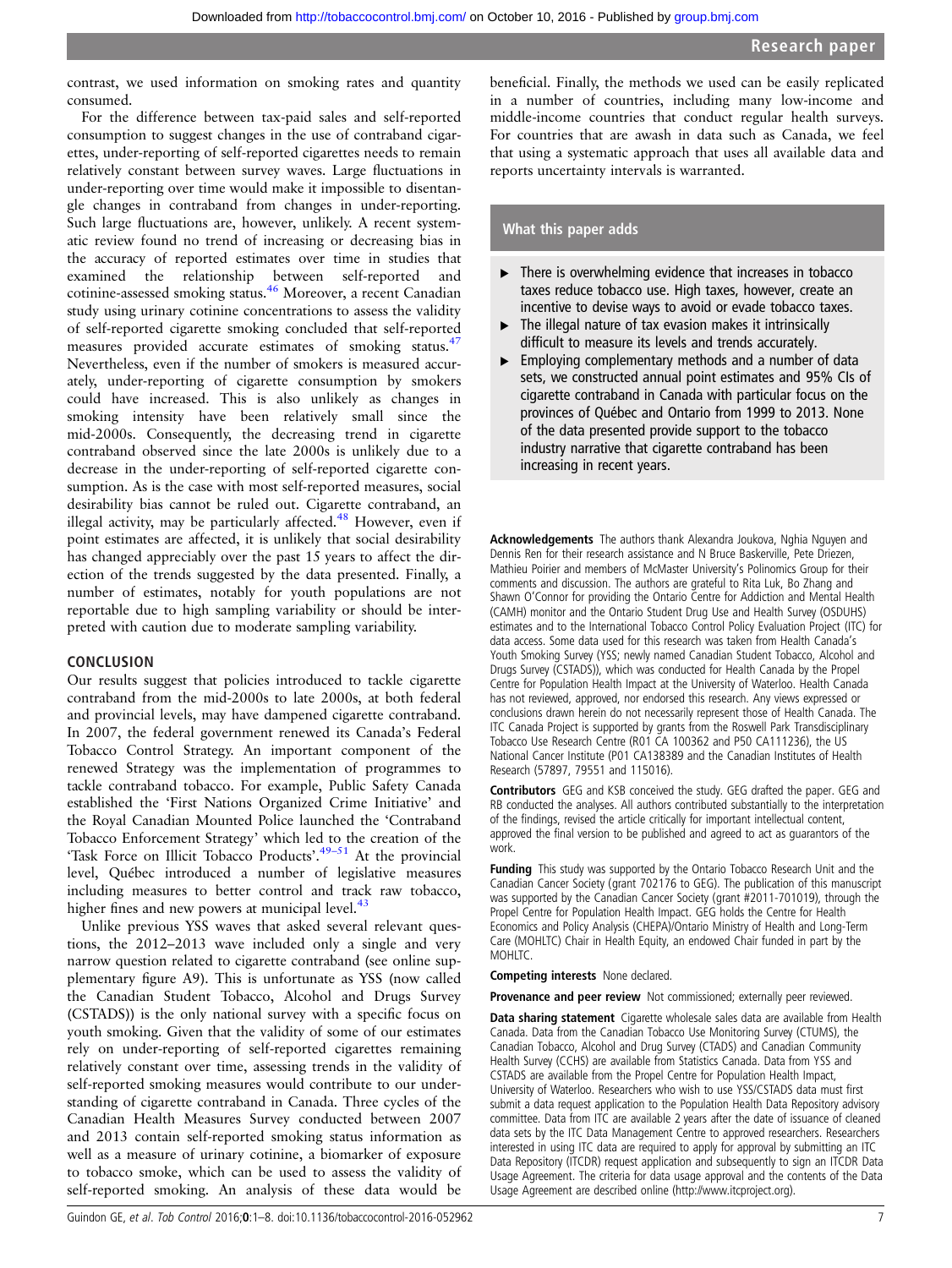<span id="page-7-0"></span>Open Access This is an Open Access article distributed in accordance with the Creative Commons Attribution Non Commercial (CC BY-NC 4.0) license, which permits others to distribute, remix, adapt, build upon this work non-commercially, and license their derivative works on different terms, provided the original work is properly cited and the use is non-commercial. See: [http://creativecommons.org/](http://creativecommons.org/licenses/by-nc/4.0/) [licenses/by-nc/4.0/](http://creativecommons.org/licenses/by-nc/4.0/)

#### **REFERENCES**

- 1 Galbraith JW, Kaiserman M. Taxation, smuggling and demand for cigarettes in Canada: evidence from time-series data. [J Health Econ](http://dx.doi.org/10.1016/S0167-6296(96)00525-5) 1997;16:287-301.
- 2 Hamilton VH, Levinton C, St-Pierre Y, et al. The effect of tobacco tax cuts on cigarette smoking in Canada. CMAJ 1997;156:187–91.
- 3 Chaloupka FJ, Warner KE. The economics of smoking. In: Culyer AJ, Newhouse JP, eds. Handbook of health economics. Amsterdam: Elsevier Science, North-Holland, 2000:1539–627.
- 4 Gallet CA, List JA. Cigarette demand: a meta-analysis of elasticities. [Health Econ](http://dx.doi.org/10.1002/hec.765) 2003;12:821–35.
- 5 Gruber J, Sen A, Stabile M. Estimating price elasticities when there is smuggling: the sensitivity of smoking to price in Canada. [J Health Econ](http://dx.doi.org/10.1016/S0167-6296(03)00058-4) 2003;22:821-42.
- 6 Zhang B, Cohen J, Ferrence R, et al. The impact of tobacco tax cuts on smoking initiation among Canadian young adults. [Am J Prev Med](http://dx.doi.org/10.1016/j.amepre.2006.02.001) 2006;30:474-9.
- International Agency for Research on Cancer. IARC handbooks of cancer prevention: tobacco control. Volume 14. Effectiveness of price and tax policies for control of tobacco. Lyon: International Agency for Research on Cancer, 2011.
- 8 Guindon GE, Paraje GR, Chaloupka FJ. The impact of prices and taxes on the use of tobacco products in Latin America and the Caribbean. [Am J Public Health](http://dx.doi.org/10.2105/AJPH.2014.302396) 2015;105:e9–19.
- 9 World Health Organization. WHO technical manual on tobacco tax administration. Geneva: WHO, 2010.
- 10 RCMP. 2010 Contraband tobacco statistics. Royal Canadian Mounted Police, 2011. 11 Haché T. Commercial tobacco in First Nations & Inuit communities. Toronto:
- Non-Smokers' Rights Association/ Smoking and Health Action Foundation, 2009. 12 Merriman D. Tool 7. Smuggling. Understand, measure and combat tobacco smuggling. World Bank economics of tobacco toolkit. World Bank economics of tobacco toolkit. World Bank, 2002. [http://siteresources.worldbank.org/INTPH/](http://siteresources.worldbank.org/INTPH/Resources/7Smuggling.pdf) [Resources/7Smuggling.pdf](http://siteresources.worldbank.org/INTPH/Resources/7Smuggling.pdf)
- 13 IARC Working Group on Methods for Evaluating Tobacco Control Policies. IARC handbooks of cancer prevention, tobacco control, Vol. 12: methods for evaluating tobacco control policies. Lyon: International Agency for Research on Cancer, 2008.
- 14 National Research Council, Institute of Medicine. Understanding the U.S. Illicit Tobacco Market: characteristics, policy context, and lessons from international experiences. In: Reuter P, Majmundar M, eds. Committee on the Illicit Tobacco Market: collection and analysis of the international experience. Committee on Law and Justice, Division of Behavioral and Social Sciences and Education. Board on Population Health and Public Health Practice, Institute of Medicine. Washington DC: The National Academies Press, 2015. [http://www.nap.edu/catalog/19016/](http://www.nap.edu/catalog/19016/understanding-the-us-illicit-tobacco-market-characteristics-policy-context-and) [understanding-the-us-illicit-tobacco-market-characteristics-policy-context-and](http://www.nap.edu/catalog/19016/understanding-the-us-illicit-tobacco-market-characteristics-policy-context-and)
- 15 HM Customs and Excise. Measuring indirect tax fraud. London: HMCE, 2001.
- 16 Stehr M. Cigarette tax avoidance and evasion. [J Health Econ](http://dx.doi.org/10.1016/j.jhealeco.2004.08.005) 2005;24:277-97.
- 17 HM Revenue and Customs. Tackling tobacco smuggling-building on our success. A renewed strategy for HM Revenue & Customs and the UK Border Agency. London: HMRC, UKBA, 2011.
- 18 Physicians for a Smoke-Free Canada. The Canadian Tobacco Market Place. Estimating the volume of contraband sales of tobacco in Canada: 2006–2011. Updated and Revised—April 2011. Ottawa: Physicians for a Smoke-Free Canada, 2013.
- 19 Sarntisart I. An economic analysis of tobacco control in Thailand. HNP Discussion Paper, Economics of Tobacco Control Paper No 15. Washington: The World Bank, 2003.
- 20 Chen HF, Chen SH, Lee JM, et al. Who are the potential smokers of smuggled cigarettes? [Asian Econ J](http://dx.doi.org/10.1111/j.1467-8381.2010.02040.x) 2010;24:221-34.
- 21 Lakhdar CB. Quantitative and qualitative estimates of cross-border tobacco shopping and tobacco smuggling in France. [Tob Control](http://dx.doi.org/10.1136/tc.2007.020891) 2008;17:12-16.
- 22 Barkans M, Lawrance KA. Contraband tobacco on post-secondary campuses in Ontario, Canada: analysis of discarded cigarette butts. [BMC Public Health](http://dx.doi.org/10.1186/1471-2458-13-335) 2013;13:335.
- 23 Stratton J. Determining the proportion of illicit (contraband) cigarettes in a local public health jurisdiction. Mississauga: Peel Public Health, 2014.
- 24 Merriman D. The micro-geography of tax avoidance: evidence from littered cigarette packs in Chicago. [Am Econ J Econ Polic](http://dx.doi.org/10.1257/pol.2.2.61) 2010;2:61-84.
- 25 Kurti MK, von Lampe K, Thompkins DE. The illegal cigarette market in a socioeconomically deprived inner-city area: the case of the South Bronx. [Tob Control](http://dx.doi.org/10.1136/tobaccocontrol-2011-050412) 2013;22:138–40.
- 26 Wilson N, Thomson G, Edwards R, et al. Estimating missed government tax revenue from foreign tobacco: survey of discarded cigarette packs. [Tob Control](http://dx.doi.org/10.1136/tc.2009.031278) 2009;18:416–18.
- 27 Stoklosa M, Ross H. Contrasting academic and tobacco industry estimates of illicit cigarette trade: evidence from Warsaw, Poland. [Tob Control](http://dx.doi.org/10.1136/tobaccocontrol-2013-051099) 2014;23: e30–4.
- 28 Physicians for a Smoke-Free Canada. The Canadian Tobacco Market Place. Estimating the volume of contraband sales of tobacco in Canada in 2009. Updated—January 2011. Ottawa: Physicians for a Smoke-Free Canada, 2011.
- 29 Euromonitor International. Tobacco in Canada. Passport Database, 2014. 30 Blecher E, Liber A, Ross H, et al. Euromonitor data on the illicit trade in cigarettes. [Tob Control](http://dx.doi.org/10.1136/tobaccocontrol-2013-051034) 2015;24:100–1.
- 31 Luk R, Cohen JE, Ferrence R. Contraband cigarettes in Ontario. Special Report Series. Toronto: Ontario Tobacco Research Unit, 2007.
- 32 Luk R, Cohen JE, Ferrence R, et al. Prevalence and correlates of purchasing contraband cigarettes on First Nations reserves in Ontario, Canada. [Addiction](http://dx.doi.org/10.1111/j.1360-0443.2008.02453.x) 2009;104:488–95.
- 33 Guindon GE, Driezen P, Chaloupka FJ, et al. Cigarette tax avoidance and evasion: findings from the International [Tob](http://dx.doi.org/10.1136/tobaccocontrol-2013-051074)acco Control Policy Evaluation (ITC) Project. Tob [Control](http://dx.doi.org/10.1136/tobaccocontrol-2013-051074) 2014;23(Suppl 1):i13–22.
- 34 National Coalition Against Contraband Tobacco. Contraband tobacco monitoring survey results Ontario, October 2013—October 2014. Ottawa: GfK Research Dynamics, National Coalition Against Contraband Tobacco, 2014.
- 35 Zhang B, Schwartz R. What effect does tobacco taxation have on contraband? Debunking the taxation—contraband tobacco myth. Toronto: Ontario Tobacco Research Unit, 2015.
- 36 Callaghan RC, Veldhuizen S, Leatherdale S, et al. Use of contraband cigarettes among adolescent daily smokers in Canada. [CMAJ](http://dx.doi.org/10.1503/cmaj.090665) 2009;181:384–6.
- 37 Leatherdale ST, Ahmed R, Vu M. Factors associated with different cigarette access behaviours among underage smoking youth who usually smoke contraband (native) cigarettes. Can J Public Health 2011;102:103–7.
- 38 Callaghan RC, Veldhuizen S, Ip D. Contraband cigarette consumption among adolescent daily smokers in Ontario, Canada. [Tob Control](http://dx.doi.org/10.1136/tc.2010.037507) 2011;20:173–4.
- 39 Morissette C. The underground economy in Canada, 1992 to 2011. Income and expenditure accounts technical series, no. 73. Statistics Canada, catalogue 13- 604-MIE. Ottawa: Statistics Canada, 2014.
- 40 Dunbar GR, Fu C. Sheltered income: estimating income under-reporting in Canada, 1998 and 2004. Working Paper 2015-22. Ottawa: Bank of Canada, 2015.
- 41 Finances Québec. Tax evasion in Quebec. Its sources and extent. Economic, fiscal and budget studies. 2005;1.
- 42 Ontario Ministry of Finance. Tobacco tax. [http://](http://www.fin.gov.on.ca/en/tax/tt/)www.fi[n.gov.on.ca/en/tax/tt/](http://www.fin.gov.on.ca/en/tax/tt/) (accessed 24 May 2016).
- 43 Revenu Québec, Ministère des Finances. Mémoire présenté à la Commission des finances publiques sur l'étude des mesures pour contrer la consommation de tabac de contrebande. Québec: Revenu Québec et Ministère des Finances, 2011.
- 44 Finances Québec. Budget 2014-2015–4 juin 2014—Plan budgétaire. Québec: Gouvernement du Québec, 2014.
- 45 Statistics Canada. Table 326-0020-consumer price index, monthly CANSIM (database). Ottawa: Statistics Canada, 2016.
- 46 Gorber SC, Schofield-Hurwitz S, Hardt J, et al. The accuracy of self-reported smoking: a systematic review of the relationship between self-reported and cotinine-assessed smoking status. [Nicotine Tob Res](http://dx.doi.org/10.1093/ntr/ntn010) 2009;11:12–24.
- 47 Wong SL, Shields M, Leatherdale S, et al. Assessment of validity of self-reported smoking status. Health Rep 2012;23:47–53.
- 48 Krumpal I. Determinants of social desirability bias in sensitive surveys: a literature review. *[Qual Quantity](http://dx.doi.org/10.1007/s11135-011-9640-9)* 2013;47:2025-47.
- 49 RCMP. Contraband tobacco enforcement strategy. Ottawa: Royal Canadian Mounted Police, 2008.
- 50 Task Force on Illicit Tobacco Products. Report on the status of the contraband tobacco situation in Canada. Ottawa: Public Safety Canada, 2009.
- 51 Public Safety Canada. 2012-2013 horizontal evaluation of the measures to address contraband tobacco. Final Report. Ottawa: Public Safety Canada, 2014.